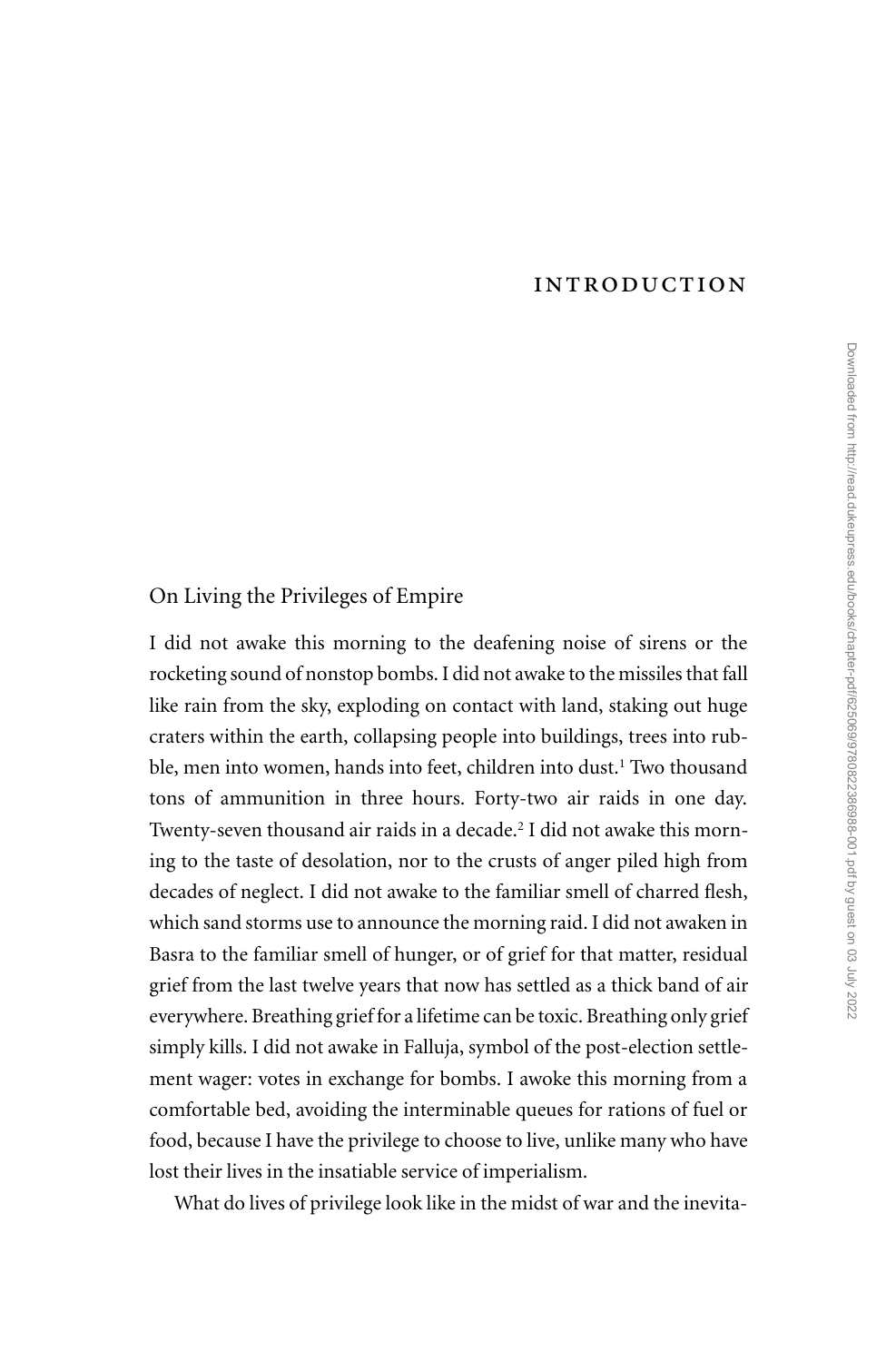ble violence that accompanies the building of empire? We live the privilege of believing the official story that the state owns and can therefore dispense security, that war is over, that silence is a legitimate trade for consent in the dangerous rhetoric of wartime economy; the mistaken belief that we can be against the war yet continue to brand this earth with a set of ecological footprints so large and out of proportion with the rest of life on the planet that war is needed to underwrite our distorted needs;<sup>3</sup> to consume an education that sanctions the academy's complicity in the exercise and normativization of state terror; to continue to believe in American democracy in the midst of an entanglement of state and corporate power that more resembles the practices of fascism than the practices of democracy; to believe that no matter how bad things are here they are worse elsewhere, so much so that undermining the promises of American democracy is an eminently more noble and therefore legitimate undertaking, more so than the undermining of democracy in any other place in the world; to assume that the machineries of enemy production pertain to an elsewhere, not operating within the geographic borders of the United States of North America. One of the habits of privilege is that it spawns superiority, beckoning its owners to don a veil of false protection so that they never see themselves, the devastation they wreak or their accountability to it. Privilege and superiority blunt the loss that issues from enforced alienation and segregations of different kinds.

*Pedagogies*' central metaphor is drawn from the enforced Atlantic Crossing of the millions of Africans that serviced from the fifteenth century through the twentieth the consolidation of British, French, Spanish, and Dutch empires. At the time I conceived of the book in 2000, the world had not yet witnessed the seismic imperial shifts that characterize this moment. In one sense, then, *Pedagogies* functions as an archive of empire's twenty-first-century counterpart, of oppositions to it, of the knowledges and ideologies it summons, and of the ghosts that haunt it. The book has assumed such a consciousness, and necessarily so since we are living witnesses or casualties of empire's egregious practices. None of us now alive lived that first round, at least not in a direct way, but we can fill in the outlines provided by these contemporary excesses: in the return to a Republican-led militarized Reconstruction that polices the national body as it amplifies its global reach;<sup>4</sup> by the U.S. state's cynical deployment of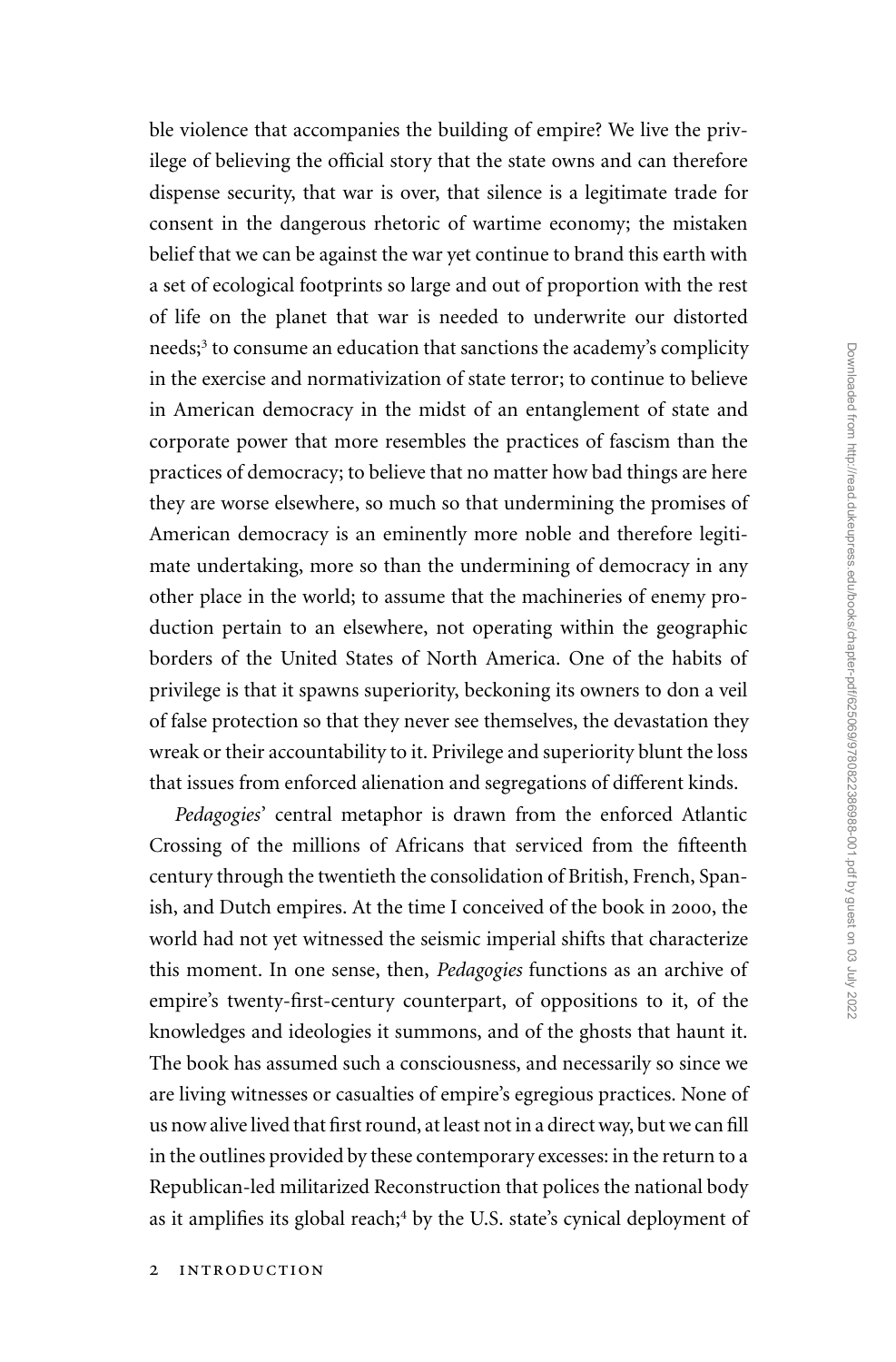tradition in a way that upholds the heterosexualization of family and of morality so as to eclipse any apprehension of the immorality of empire; in the recirculation and rearticulation of myths of (American) origin and destined might through an ideological force-field that manufactures and feeds an enemy made increasingly by the day more grotesque, while purveying a faith-based politics tied to the oxymoronic ''armies of compassion";<sup>5</sup> in the disappearance of immigrants and the increased incarceration of women and people of color, drawing sharp fault lines that continue to make of citizenship a more fragile, highly contingent enterprise—the requirements of citizenship for empire are disturbingly antithetical to those requirements of citizenship for collective self-determination;<sup>6</sup> by the way this moment presses up against what democracy has been made to mean, since empire requires sacrifice—the sacrifice of consent unable to function, as William Pitt suggests, within the slow, cumbersome machine of constitutional democracy on its back;<sup>7</sup> by the fact that this moment not only challenges but also undermines epistemic frameworks that are simply inadequate to the task of delineating these itineraries of violence that are given other names such as democracy and civilization; by probing our function and location as radical intellectuals (and I intend the term intellectual in the broadest sense of a commitment to a life of the mind whether or not one is linked to the academy) along the lines that Stuart Hall suggests—that is, our ethical commitments, the contours and character of our class affiliations and loyalties, and the interpretive frameworks we bring to bear on the histories to which we choose to be aligned; and, importantly, how we assess the size and scope of the wager involved in displacing collective self-determination with corporate institutional allegiances. We can fill in the outlines of empire since its multiple contradictions are everywhere seen in the hydra-headed quality of violence that constitutes modernity's political itinerary as its ideological cognates, militarization and heterosexualization, are exposed. We can fill in the outlines of empire since we have seen the ways in which freedom has been turned into an evil experiment—that is, in George Lammings's words, ''the freedom to betray freedom through gratuitous exploitation."<sup>8</sup> We can fill in the outlines when we see how empire's ruthless triumph demystifies the corruptibility of the self, without respect for those who believed themselves incorruptible. Perhaps empire never ended, that psychic and mate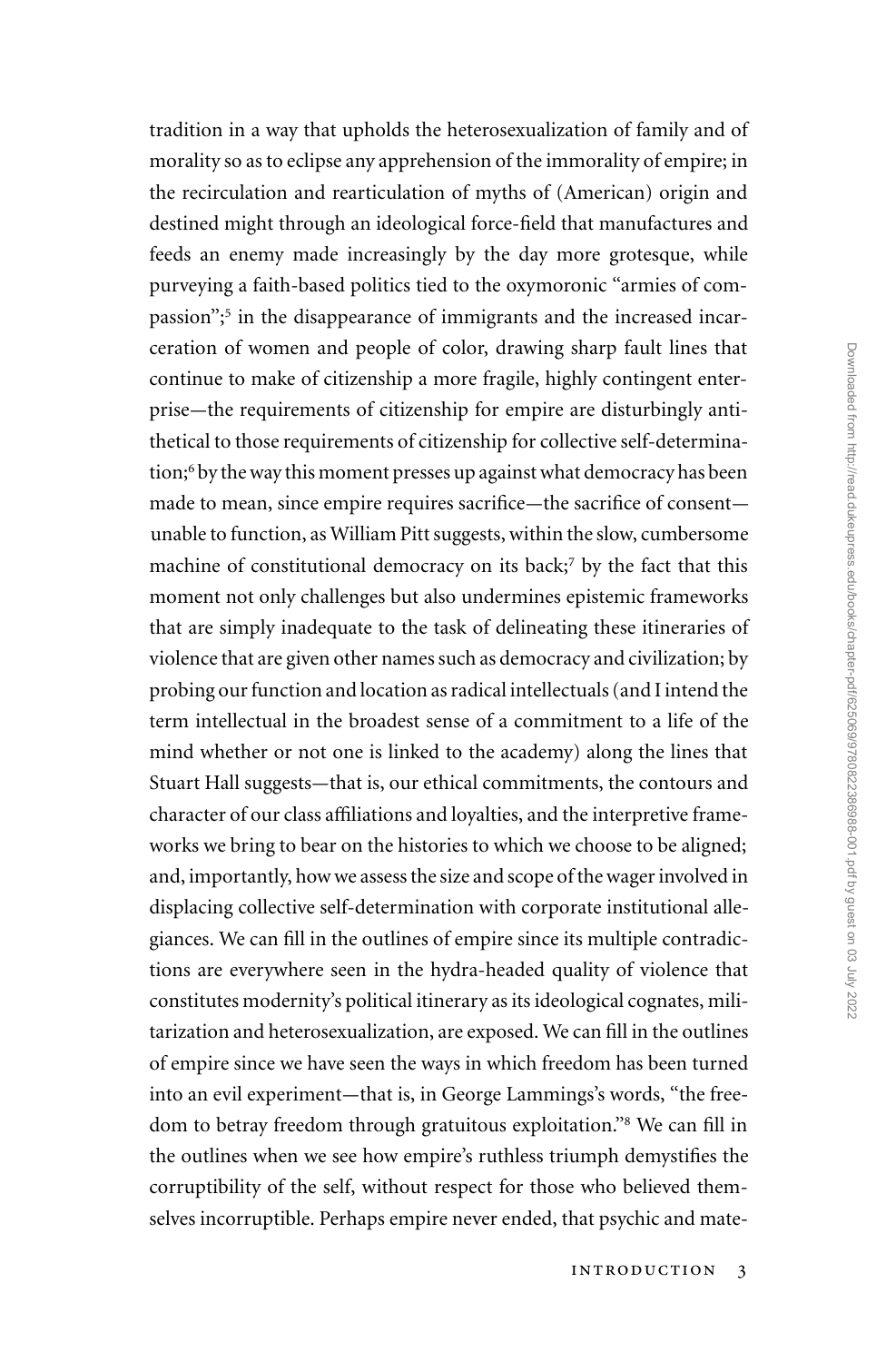rial will to conquer and appropriate, twentieth-century movements for decolonization notwithstanding. What we can say for sure is that empire makes all innocence impossible.<sup>9</sup>

# Why Pedagogies, and Why Pedagogies of Crossing?

This book spans what feels like a lifetime compressed into a decade. It is an inventory of sorts of my multifaceted journey with(in) feminism, an inventory that is necessarily pluralized by virtue of my own migrations and the confluence of different geographies of feminism. In this volume I am concerned with the multiple operations of power, of gendered and sexualized power that is simultaneously raced and classed yet not practiced within hermetically sealed or epistemically partial borders of the nation-state. I am also concerned with the unequal diffusion of globalized power variously called postmodernism or late capitalism, yet understood in these pages as the practice of imperialism and its multiple effects. Put differently, one of my major preoccupations is the production and maintenance of (sexualized) hegemony understood, in the Gramscian sense, as a map of the various ways that practices of dominance are simultaneously knitted into the interstices of multiple institutions as well as into everyday life. To understand the operation of these practices I traveled to various sites of crisis and instability, focusing to a large extent on the state, whose institutions, knowledges, and practices stand at the intersection of global capital flows, militarization, nationalisms, and oppositional mobilization. While differently located, both neo-imperial state formations (those advanced capitalist states that are the dominant partners in the global "order") and neo-colonial state formations (those that emerged from the colonial ''order'' as the forfeiters to nationalist claims to sovereignty and autonomy) are central to our understandings of the production of hegemony.<sup>10</sup> The nodes of instability include heterosexuality's multiple anxieties manifested in the heterosexualization of welfare and the defense of marriage in the United States and the criminalization of lesbian and gay sex in Trinidad and Tobago and in the Bahamas; the consolidation of the military-industrial-prison complex that both promotes the militarization of daily life and the most contemporaneous round of military aggression and war; the ideological production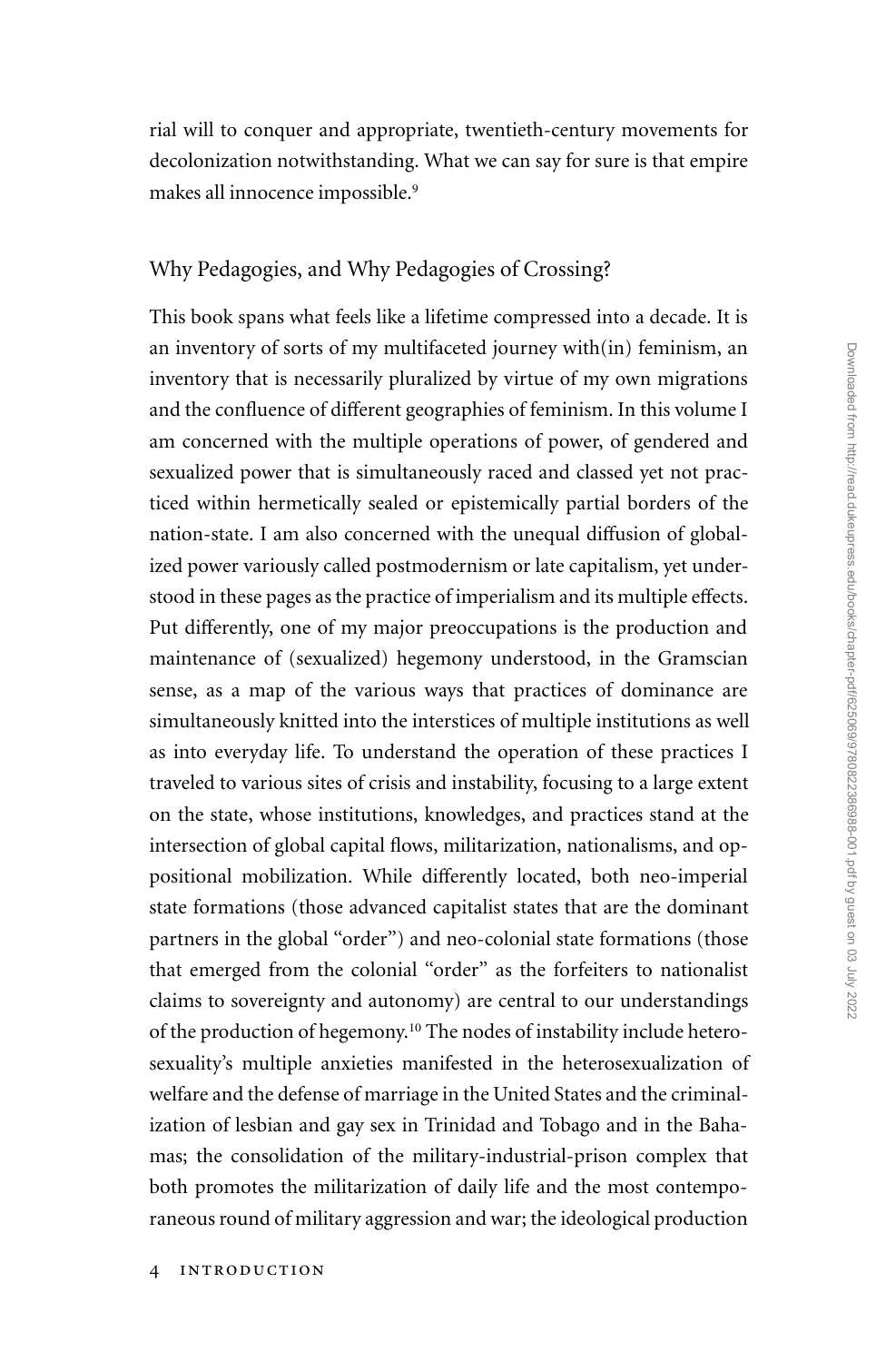of various hegemonic identities: the soldier, the citizen patriot, the tourist, and the enemy on the part of state institutions and corporate capital; the integration of the corporate academy into the practices and institutions of the state at this moment of empire and therefore made integral to the machineries of war; knowledge frameworks, particularly those that bolster and scaffold modernity's practices of violence that signify as democracy, such as cultural relativism; the global factory and its naturalization of immigrant women's labor; and the moments and places where apparently oppositional social locations and practices become rearticulated and appropriated in the interests of global capital, as is the case of white gay tourism. These nodes of instability form, as well, the base for the thematic organization of the seven chapters in this volume.

In this book I am disturbed by these products of domination and hierarchy, particularly the psychic products that fossilize deep in the interior, forcing us to genuflect at the altar of alterity and separation, the altar of the secular gods of postmodernity, experienced as hypernationalism and empire. Physical geographic segregation is a potent metaphor for the multiple sites of separation and oppositions generated by the state, but which are also sustained in the very knowledge frameworks we deploy and in the contradictory practices of living the oppositions we enforce: the morally consuming citizen versus the morally bankrupt welfare recipient; the patriot versus the enemy; the loyal citizen versus the disloyal immigrant; "us" versus "them"; the global versus the local; theory versus practice; tradition versus modernity; the secular versus the sacred; the embodied versus the disembodied. And disturbance works as a provocation to move past the boundaries of alienation, which explains why *Pedagogies* is centrally concerned with the promise that oppositional knowledges and political mobilizations hold and with the crafting of moral agency.

If hegemony works as spectacle, but more importantly as a set of practices that come to assume meaning in people's everyday lives (that is, the ways in which ordinary people do the work of the state and the work of war), then all spaces carry the potential for corruptibility. Lesbian, gay, bisexual, transgendered and two spirit-communities, transnational feminist constituencies, women of color political mobilizations, and subordinated knowledges within the academy that have traded radicalism for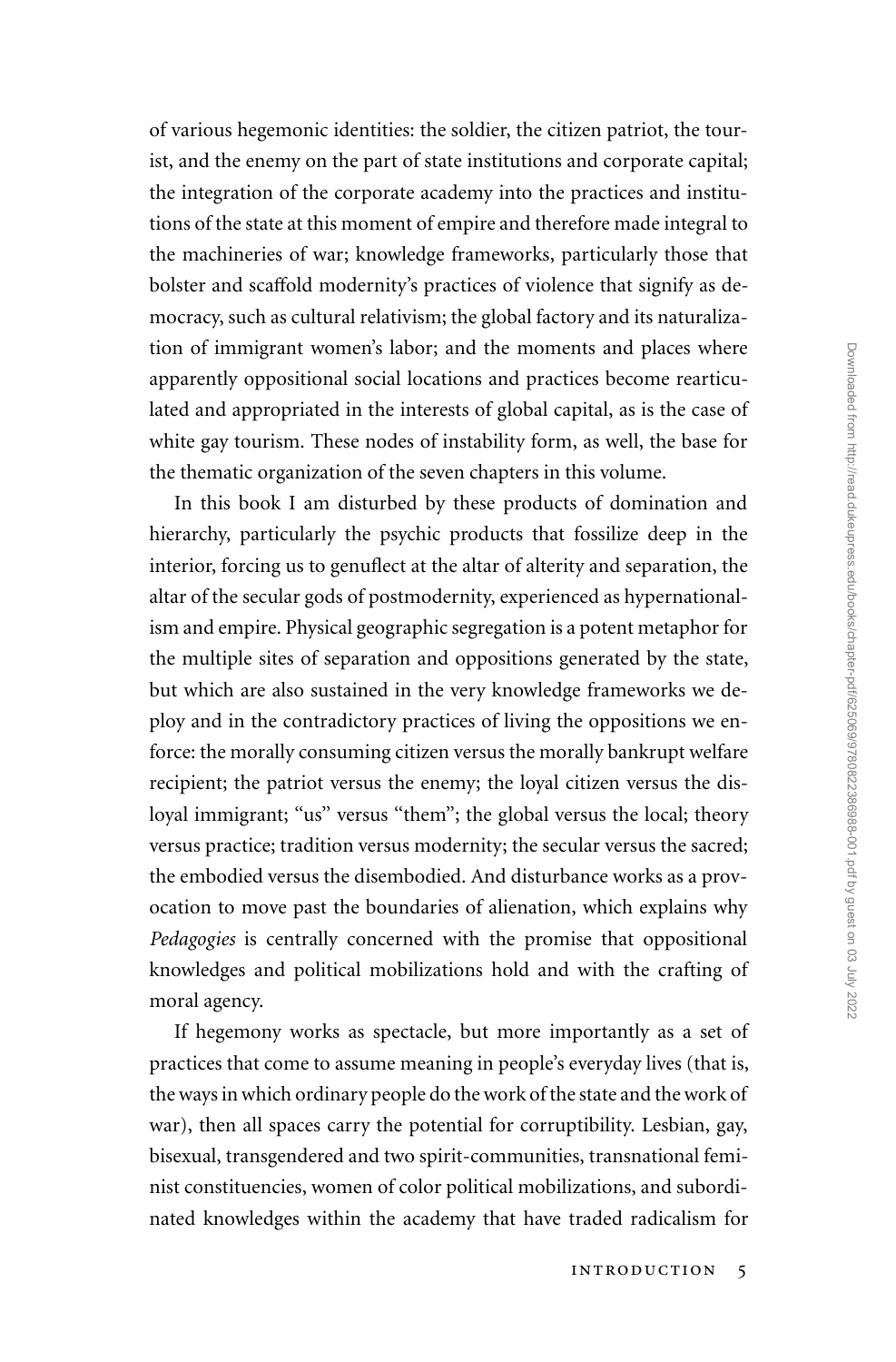institutionalization all carry these reciprocal antagonisms and contradictions. Thus, for this reason, but not for this reason alone, the stakes are quite high. Building oppositional practices within and across multiple simultaneous sites is imperative in political struggle as is the cultivation of the discipline of freedom and collective self-determination in terms that supercede those of free-market democracy. Yet, oppositional consciousness is a process rather than a given before the fact of political practice. And further, we cannot afford to be continually, one-sidedly oppositional.

*Pedagogies* is intended to intervene in the multiple spaces where knowledge is produced. I have deliberately chosen to interrupt inherited boundaries of geography, nation, episteme, and identity that distort vision so that they can be replaced with frameworks and modes of being that enable an understanding of the dialectics of history, enough to assist in navigating the terms of learning and the fundamentally pedagogic imperative at its heart: the imperative of making the world in which we live intelligible to ourselves and to each other—in other words, teaching ourselves. Because within the archaeologies of dominance resides the will to divide and separate, *Pedagogies* points to the reciprocal investments we must make to cross over into a metaphysics of interdependence. In the same way in which Paulo Freire narrated our ontological vocation to become more fully human, these pedagogies assemble a similar ontological imperative, which pertains to learning and teaching.<sup>11</sup> And since there is no crossing that is ever undertaken once and for all, this ontological imperative of making the world intelligible to ourselves is, of necessity, an enterprise that is ongoing.

Since the central metaphor of this book rests in the tidal currents of the Middle Passage, we should want to know why and how this passage— The Crossing—emerged as signifier. If here I am concerned with embodied power, with the power derived from the will to domination, I am simultaneously concerned with the power of the disembodied and the stories that those who forcibly undertook the Middle Passage are still yearning to tell, five centuries later. One such story is that of Kitsimba, who numbered among those who through the door of no return were shuttled from the old Kôngo kingdom to the Caribbean, circa 1780. Kitsimba unexpectedly showed up in this collection, so unabashedly bound up with materialism, that my aim is not so much to tell the story of her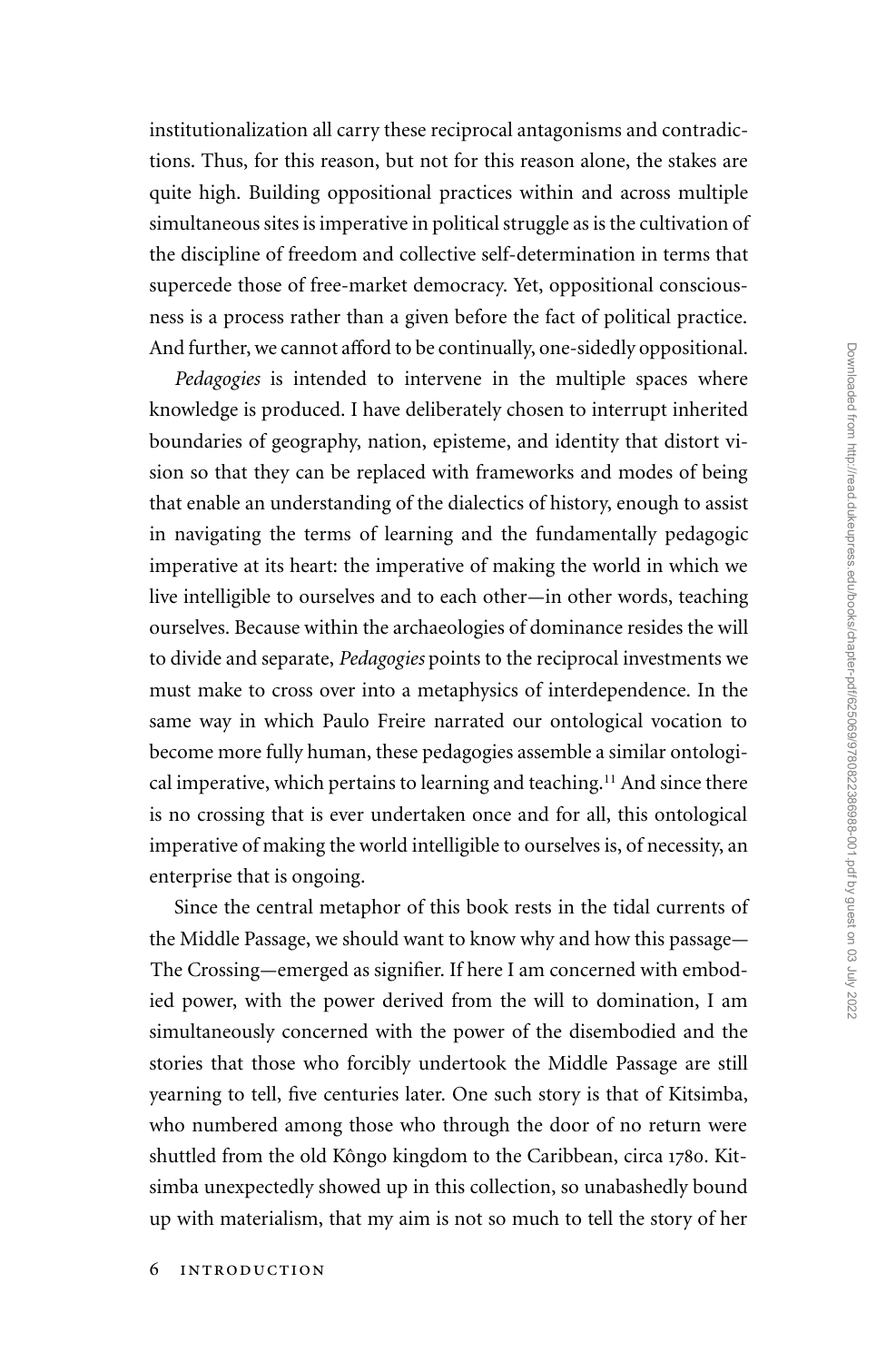capture but to convey a particular meaning of pedagogy. Indeed, her emergence is pedagogy in its own right: to instruct us on the perilous boundary-keeping between the Sacred and secular, between dispossession and possession, between materialism and materiality—the former having to do with the logics of accumulation, the latter with the energy and the composition of matter. She has traveled to the heart of feminism's orthodoxies to illustrate that the personal is not only political but spiritual, to borrow Lata Mani's felicitous formulation.<sup>12</sup> She is here to meditate on the limits of secular power and the fact that power is not owned by corporate time keepers or by the logics of hegemonic materialism. As I show in chapter 7, within Kitsimba's universe reside the very categories that constitute the social, the most crucial of which is Time. Yet in the world she inhabits, dominant corporate, linear time becomes existentially irrelevant. Indeed it ceases to have any currency at all.

Put differently, pedagogies that are derived from the Crossing fit neither easily nor neatly into those domains that have been imprisoned within modernity's secularized episteme. Thus, they disturb and reassemble the inherited divides of Sacred and secular, the embodied and disembodied, for instance, pushing us to take seriously the dimensions of spiritual labor that make the sacred and the disembodied palpably tangible and, therefore, constitutive of the lived experience of millions of women and men in different parts of the world. Once Kitsimba appeared to claim the book's closing chapter, the title of this entire collection surfaced. Thus, I came to understand pedagogies in multiple ways: as something given, as in handed, revealed; as in breaking through, transgressing, disrupting, displacing, inverting inherited concepts and practices, those psychic, analytic and organizational methodologies we deploy to know what we believe we know so as to make different conversations and solidarities possible; as both epistemic and ontological project bound to our beingness and, therefore, akin to Freire's formulation of pedagogy as indispensable methodology. In this respect, *Pedagogies* summons subordinated knowledges that are produced in the context of the practices of marginalization in order that we might destabilize existing practices of knowing and thus cross the fictive boundaries of exclusion and marginalization. This, then, is the existential message<sup>13</sup> of the Crossing—to apprehend how it might instruct us in the urgent task of configuring new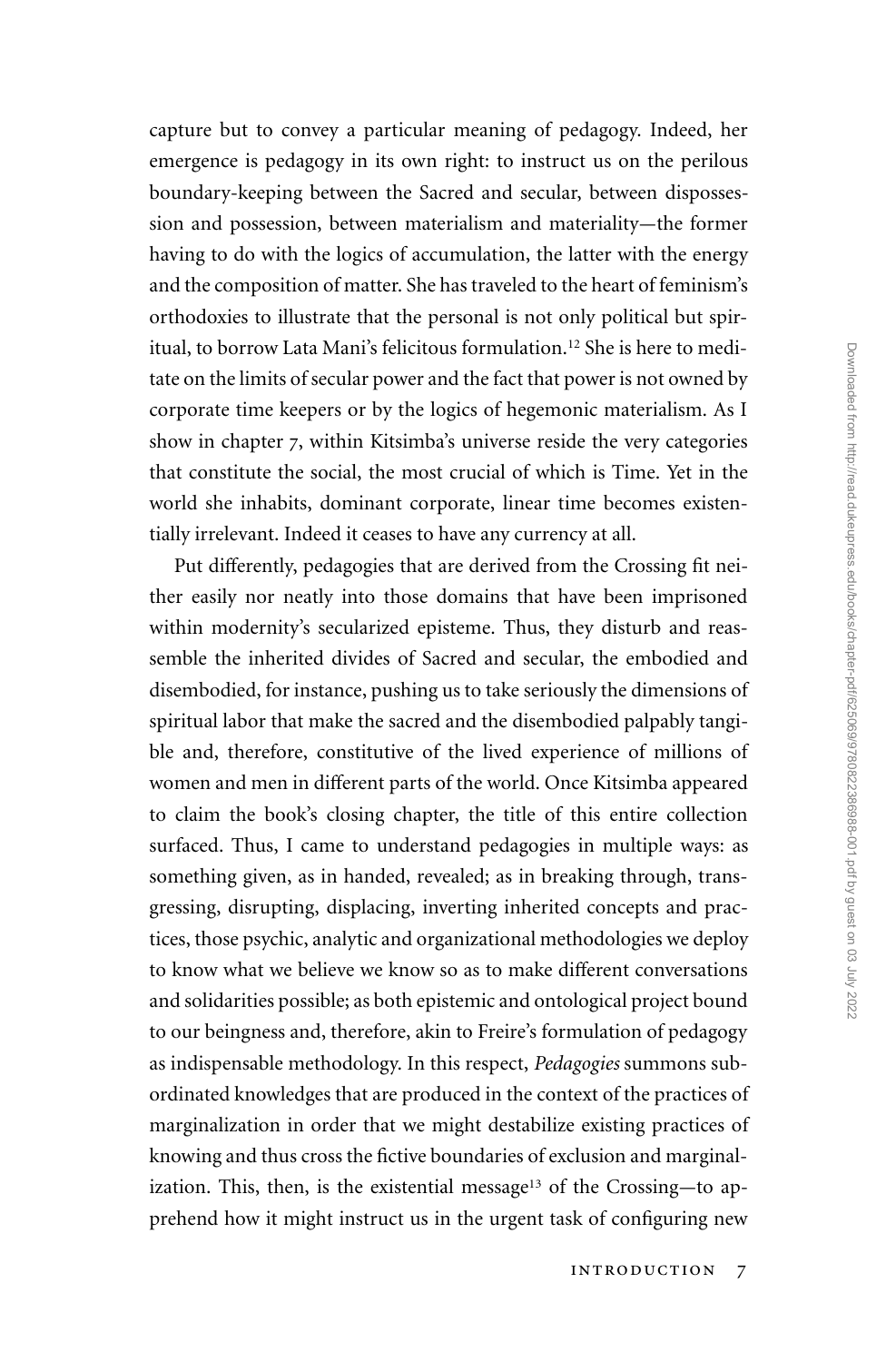ways of being and knowing and to plot the different metaphysics that are needed to move away from living alterity premised in difference to living intersubjectivity premised in relationality and solidarity.

Pedagogies cannot be adequately assembled, however, without attention to the social relations of teaching in the multiple makeshift classrooms we inhabit, and so it is no accident that the gestation period for this collection coincides with much of my life as a teacher. *Pedagogies* thus pertains to what we are prepared to teach, the methodologies of our instruction and the particular challenges that arise in the task of demystifying domination. Still, the classroom is Sacred space. In any given semester a number of Souls are entrusted into our care, and they come as openly and as transparently as they can for this appointment.<sup>14</sup> To be sure, resistances develop as serious engagement morphs into confrontation with inherited nationalisms and their conceptual and identity structures. But outside of courses for which there is mandatory matriculation, the desire to show up stems from our curriculum that brings a promise to satisfy some yearning, as faint or as well-formed as it might be, to imagine collectivities that can thrive outside of hegemony's death-grip. I have not always been successful in simply teaching in order to teach, to teach that which I most needed to learn. More often I intended my teaching to serve as a conduit to radicalization, which I now understand to mean a certain imprisonment that conflates the terms of domination with the essence of life. Similar to the ways in which domination always already confounds our sex with all of who we are, the focus on radicalization always already turns our attention to domination. The point is not to supplant a radical curriculum. The question is whether we can simply teach in order to teach.

The Crossing is also meant to evoke/invoke the crossroads, the space of convergence and endless possibility; the place where we put down and discard the unnecessary in order to pick up that which is necessary. It is that imaginary from which we dream the craft of a new compass. A set of conflictual convergences of my own migrancy, rendered more fragile under empire, and the genealogies of feminist, neocolonial, and ''queer'' politics that are simultaneously transnational, all reside here. It is a place from which I navigate life, using the foot I keep in the Caribbean, the one I have had in the United States since 1971, the arithmetic of which con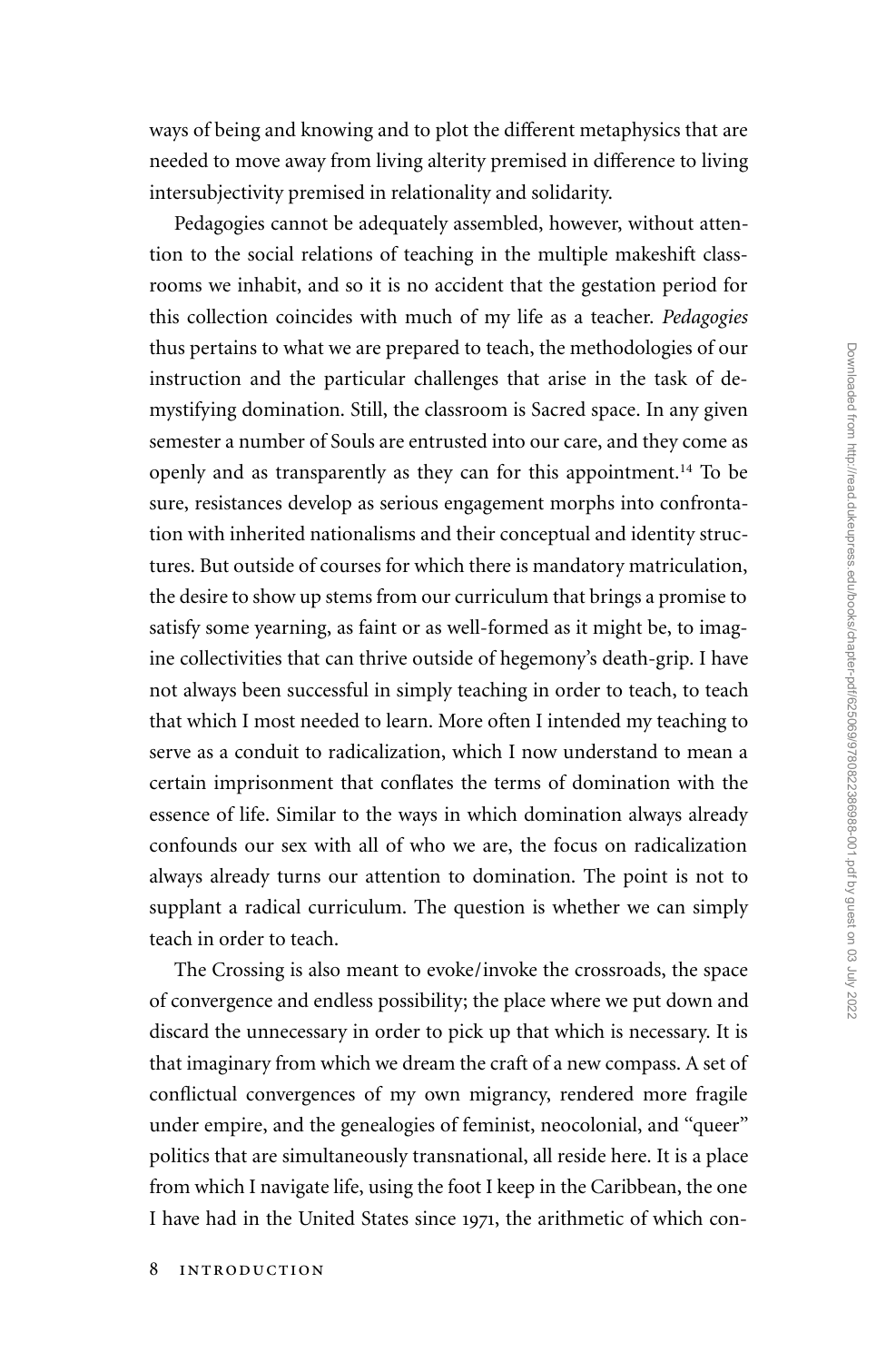tinually escapes me, and yet a third foot, desirous of rooting itself deep in the forest of Mayombe in the Kôngo. Living and thinking this dialectic means refusing to insist on two feet, which would be the recipe for sheer imbalance. It means turning my three legs into the legs of the deep, round cooking pot used to prepare medicine on the open fire. Three feet make the stretch more necessary, more livable, more viable. Yet none of the preoccupations of these pedagogies could have surfaced in the absence of these very genealogies: a regional feminist movement in the Caribbean, which by the mid 1980s had begun to chart the failures of anticolonial nationalism, implicating capitalism and colonialism in the unequal organization of gender, and by definition, charting the terms of how feminism would be understood and practiced; a movement of black women in Britain whose political consciousness as excolonial subjects produced a series of political campaigns that implicated the British state in colonialism at home (practices around immigration and racism in housing and hiring) and colonialism abroad ("we are here because you were there"); and the political movement and theory of collections such as *This Bridge Called My Back, Home Girls,* and *Sister Outsider,* which squarely brought dominant U.S.-based feminism to its own crossroads, challenging it to a personal and epistemic self-reflection out of which feminism has never been the same.<sup>15</sup> These same texts provided some of the context in which I came to lesbian feminist consciousness as a woman of color in the mid-1980s. As Chandra Talpade Mohanty and I wrote in *Feminist Genealogies,* we were not born women of color but rather *became* women of color in the context of grappling with indigenous racisms within the United States and the insidious patterns of being differently positioned as black and brown women.<sup>16</sup> Thus, the analytical elements that comprise this volume intimate my own intellectual and political history, marking its convergence with cross-currents of different feminisms and belatedly with "queer" theorizing both inside and outside the academy, both elsewhere and here.

## If I Could Write with Fire: A Word on How to Read

Heuristically speaking, each chapter in this book possesses its own analytic integrity and as such could be made to function and be read on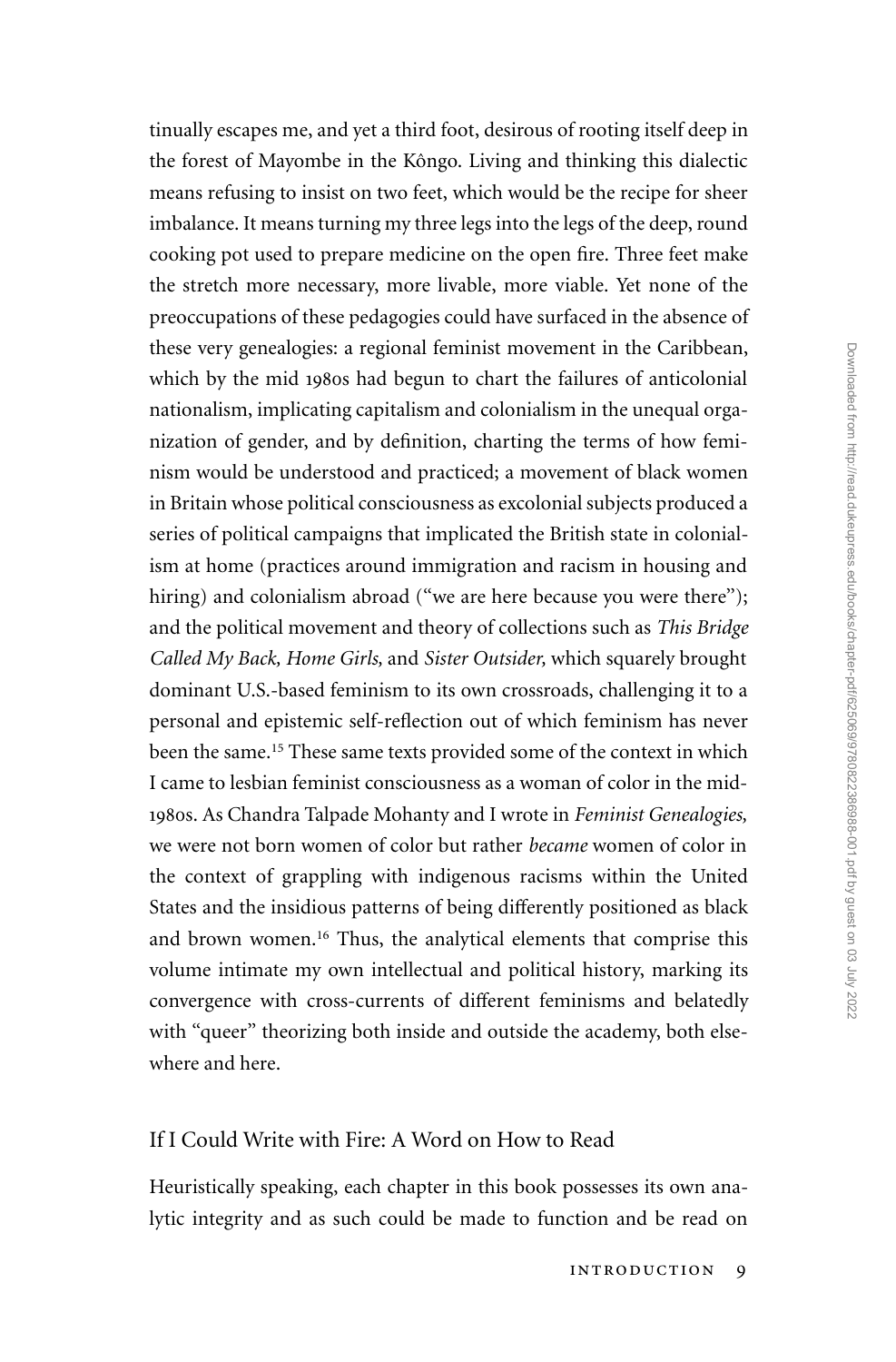its own. Intersecting thematics are restated under apparently different frameworks in the hopes of sharpening the analytic agility we bring to understanding a world, an event, a life that is infinitely encrusted and layered and that ultimately demands different modes of intelligibility. For instance, all of the chapters that critique capitalist and state practices foreground the ideological imperatives that are deployed to function as truth or otherwise naturalize violence. Yet in chapter 4, there is a particular insight I gleaned from using apparently normative categories, such as speech and rights, to trace the ways in which the putative race-neutral market of diversity discourses of the corporate academy masked coercions of different kinds and how speech became acts that carried the capacity "to rank, legitimate, discriminate and deprive."<sup>17</sup> It was instructive to put this formulation to work, so to speak, so that it could attend to the interstices of power and show that the vocabularies of rights and truth could be made to disrupt dominant regimes, particularly when the claimants are not the ones imagined to formulate the operating discourses of power.

With essays written at different times, spanning the ten years from 1994 to 2004, the organization of this book is not necessarily linear. For instance, a version of chapter 3, ''Whose New World Order? Teaching for Justice'' was first delivered as an address to the Great Lakes Women's Studies Association in 1994. Its discursive sensibilities, however, bring it into closer ideological proximity to the contemporary imperatives of empire-building that have been engineered by the ideologies of the U.S. national security state apparatus. The Gulf War of 1991, one of the immediate precursors of ''the new world order,'' staged a cynical dress rehearsal for the invasion of Iraq in 2003, and even that starting place is contingently arbitrary. Furthermore, the methodological template for the book as a whole unfolds not in chapter 1 but in chapter 5. Yet the preoccupation in chapter 5 with modernity's traditions and violences would have been nearly impossible had I not waded through the points of confluence between the neocolonial and the neo-imperial, the hegemonic and the oppositional, and the reciprocal traffic among them, or had I not understood cultural relativism's analytic and political intransigence—the thematics of earlier chapters. Thus, the placement of chapter 5 is intended to bring methodological rather than chronological coherence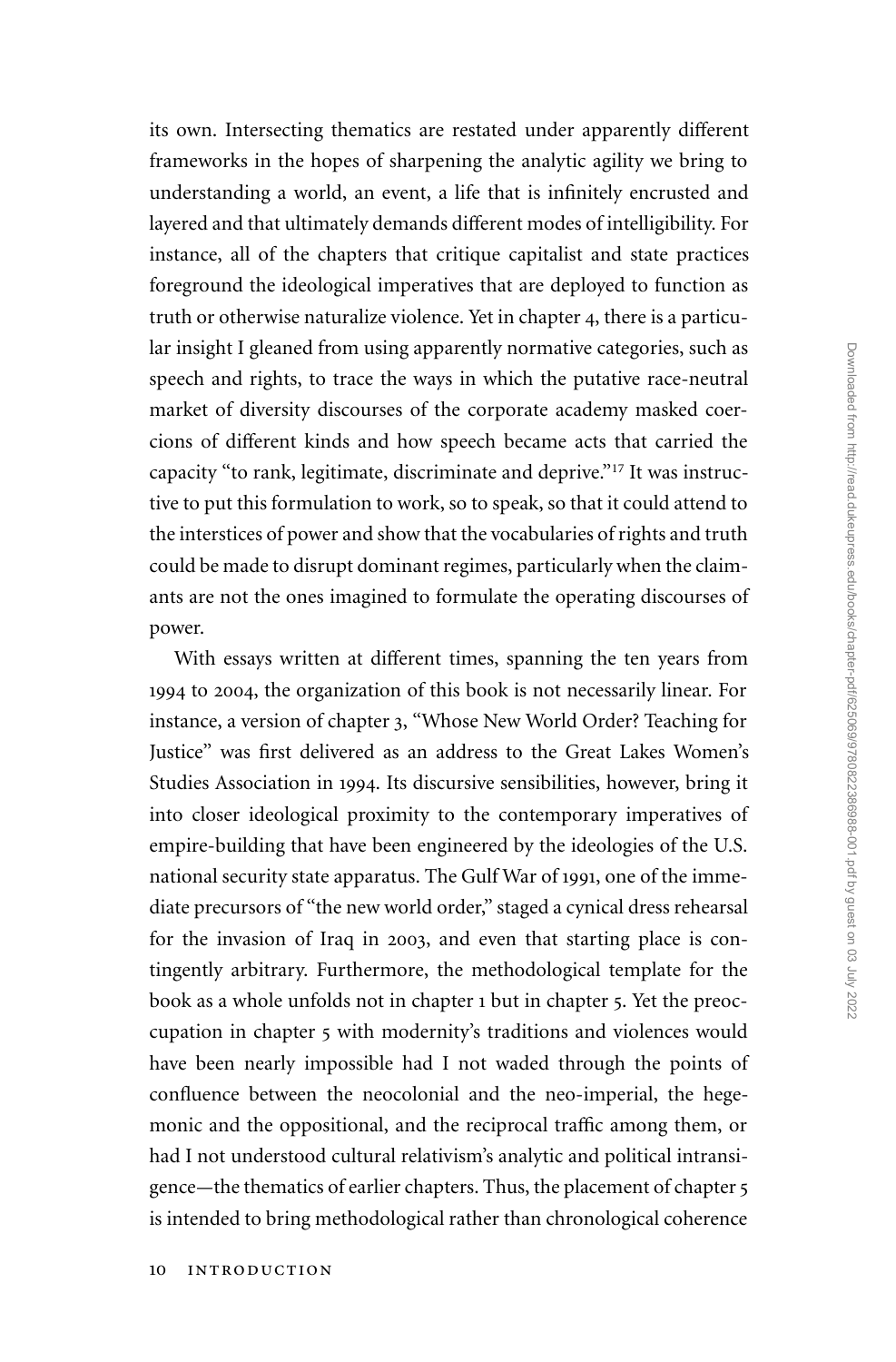to the book's framing. In what follows I touch briefly on the content of each chapter, after which I discuss what is at stake in assembling these particular pedagogies.

Three interlocking themes frame this collection. In part 1, ''Transnational Erotics: State, Capital, and the Decolonization of Desire,'' I include two chapters to serve as a foreground to the sexualization of subjectivity on the part of the heterosexual neocolonial state and white gay capital, both of which mobilize lesbian and gay bodies for their sex: one in the service of the heterosexualizing imperatives of nation-building and imperial tourist consumption, the other in the service of a sexual economy of gay desire where ''native'' bodies are made to assume, as in satisfy, the anxieties of colonial scripts and gay capital accumulation simultaneously. The meeting ground occupied here by the hegemonic and the oppositional is a troublesome one. Chapter 1, ''Erotic Autonomy as a Politics of Decolonization,'' which was first published in 1997, focuses on the ideological rescue of heterosexuality through the passage of the 1991 Sexual Offences and Domestic Violence Act in the Bahamas. This legislation criminalized lesbian and gay sex, while ostensibly protecting some women against domestic violence, rape in marriage, and different forms of sexual harassment. I examine in this chapter how citizenship is premised in heterosexual terms and how lesbian and gay bodies are made to bear the brunt of the charge of undermining national sovereignty, while the neocolonial state masks its own role in forfeiting sovereignty as it recolonizes and renativizes a citizenry for service in imperial tourism. In the process of this examination I map the profound crisis of legitimation, which the feminist movement provoked for the state, and I chart what was at stake in the heterosexualization of the nation and the lengths to which the state was willing to go to protect itself and heteropatriarchy at the same time.

In chapter 2, "Imperial Desire/Sexual Utopias," first published in 2000, I shift the site of analysis from the neocolonial state to the practices of white gay corporate tourism, while I attend to the conditions of miscegenation between heterosexual and gay capital. Here neocolonialism is made to assume a form different than that premised in chapter 1. Its agents are not the indigenous, anticolonial, nationalist class but the heirs of imperialism residing in imperialism's centers, who are involved in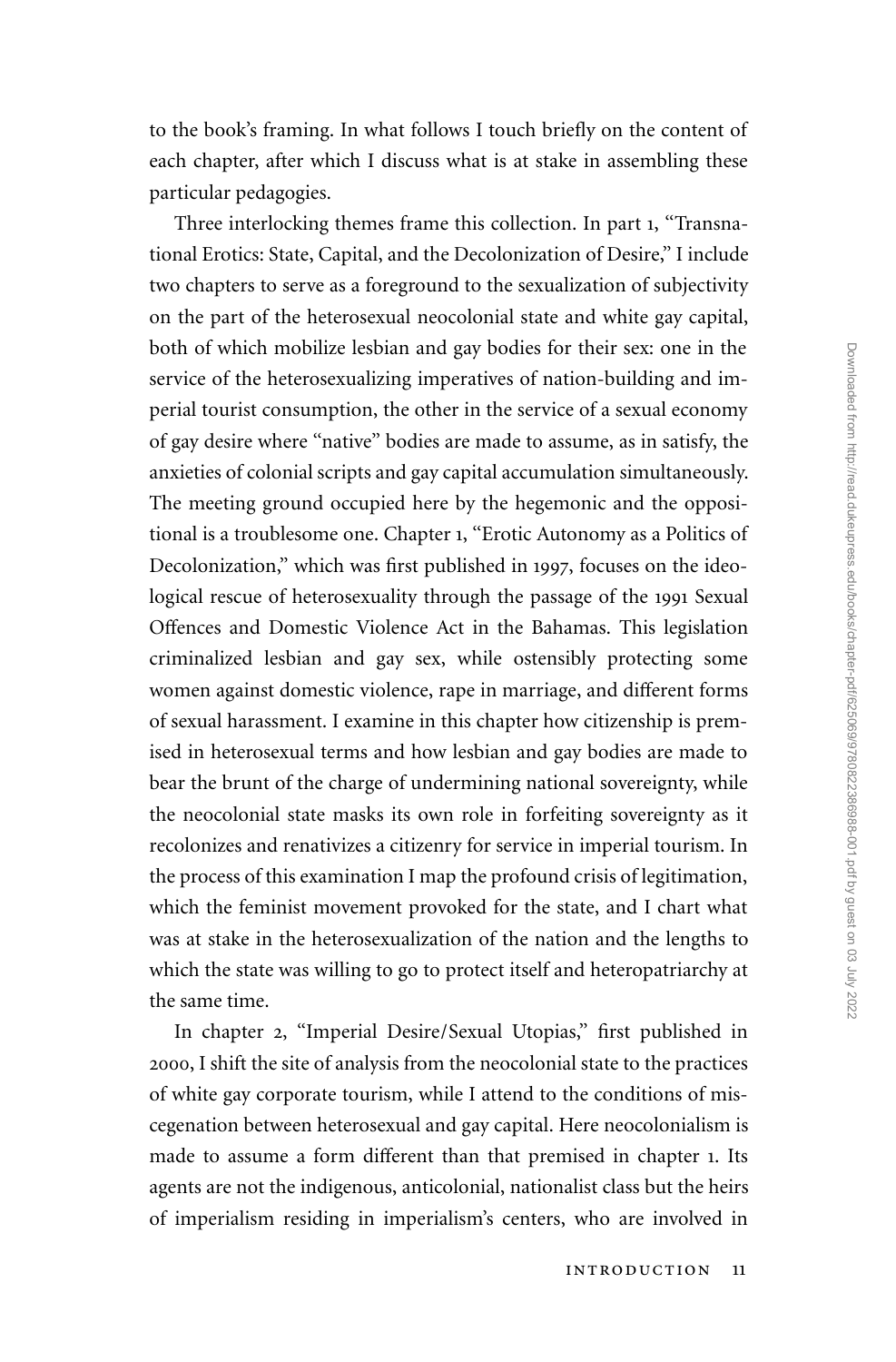rewriting the colonial script that sexualizes and fetishizes the ''native'' back into tradition. I provide a sobering note on the dangers of offering up sexual freedom alone on the broken platter of U.S. democracy in order to secure or ostensibly guard the boundaries of modernity, and ultimately I urge queer studies and queer movements to take up questions of colonialism, racial formation, and political economy simultaneously.

In part 2, ''Maps of Empire, Old and New,'' I illustrate how the itineraries of empire are organically linked by virtue of the substantial amount of ideological trafficking that occurs among them. The political economies of corporate capital within the global factory and those of the state in which the academy figures centrally draw a great deal of sustenance from each other. The ideological fodder for both is provided by analytic traditions developed within the academy itself. In chapter 3, ''Whose New World Order? Teaching for Justice,'' I interpret the manufacture of the "new world order" as a mechanism on the part of neo-imperial states to manage the global crisis of the 1980s and 1990s. If neocolonial states managed internal rupture by using heterosexuality in defense of nation, as I show in chapter 1, neo-imperial states covered their own internal ruptures by managing what they produced as the new world order, deploying it as an ideological and material anchor to secure a range of corporate and state interests, particularly interests in militarization. In this chapter I point to corporate restructuring in the shift to a service economy and to the processes through which the academy becomes one such industry by participating in its own kind of downsizing and in the rewriting of knowledges that comport with the imperatives of empire. What is the academy's role in an era of globalization? The genealogies of consciousness and political organizing among women workers in global factories in places ranging from Mexico and the Caribbean to India and Canada, who foreground the fact of their hunger for justice (''tenemos hambre de justicia''), are juxtaposed with the urgency of teaching for justice in the academic factory, thus challenging us to develop radical pedagogies that do not erase the knowledges of these very women who redefine ''survival'' to mean collective self-consciousness.

In chapter 4, ''Anatomy of a Mobilization,'' I build on chapter 3 as an archaeology of just what transpires in the academy when downsizing and fiscal conservatism morph into curricular conservatism. The site of this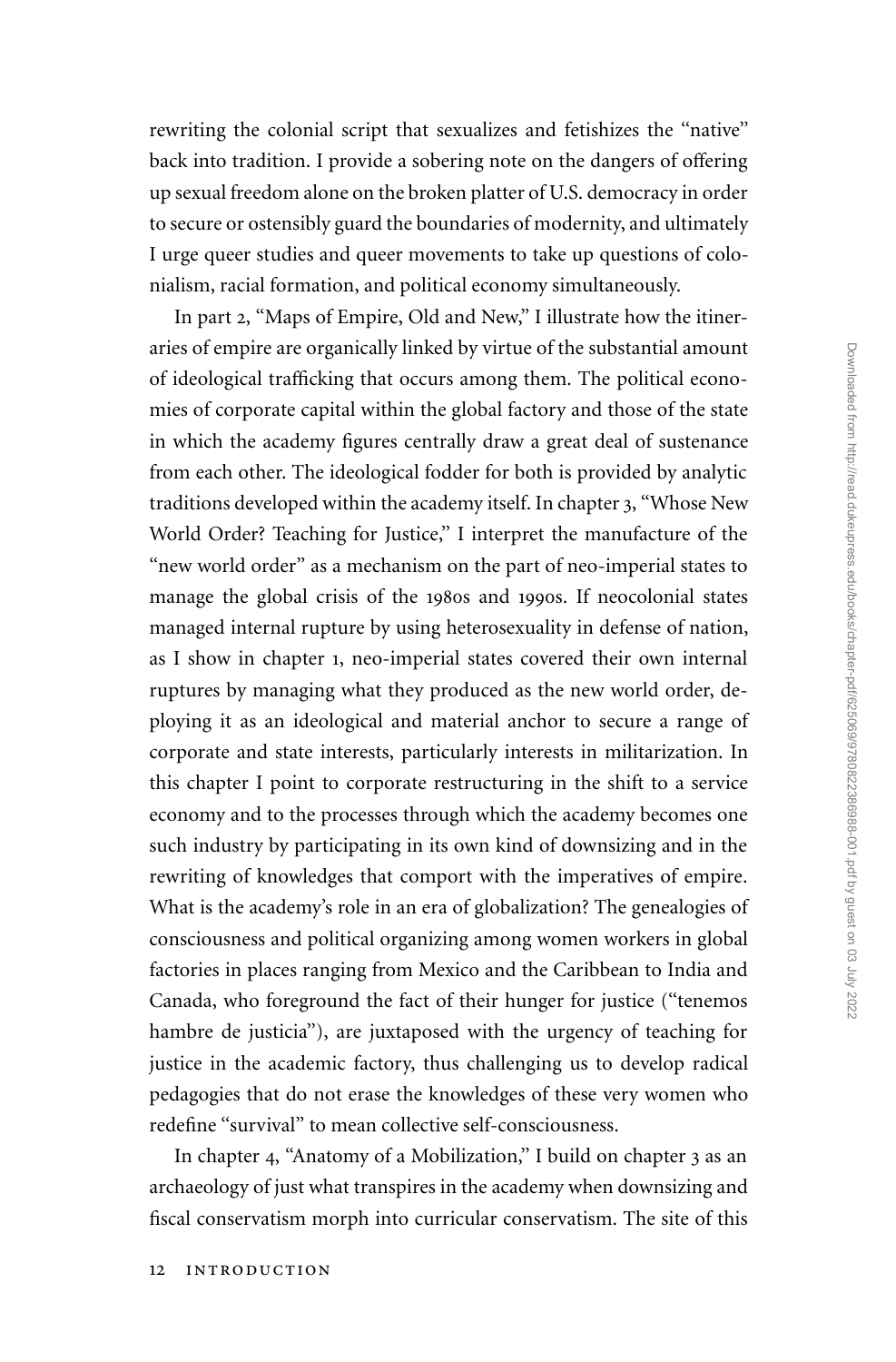examination is the New School for Social Research (now the New School University), which is renowned for its traditions of progressivism. The moment is 1997, when a political mobilization that involved a coalition of faculty, staff, and security guards challenged the hiring and epistemic practices of the School that produced a climate of exile—the very circumstance that prompted scholars to flee European fascism and American anti-Semitism and establish the School in the first place. Because my own temporary position there sharpened the contradiction between hypervisibility and a rotating-door policy that erased the knowledges of women of color, this chapter charts the failures of normative multiculturalism, liberal pluralism, and the eclipse of the white liberal Left in the context of the schism that emerged between the School's liberal public identity and its regressive internal practices. In light of this, I track the sizable stakes that are attached to the diffusion of radical transnational feminist frameworks in a corporate context that requires an instrumental diversity so as to better position white bodies only as knowledge producers.<sup>18</sup>

In chapter 5, ''Transnationalism, Sexuality, and the State,'' I provide the analytic grounding for the first four chapters. To do so I exhume the ghost of cultural relativism and the traditions that mark the itineraries of modernity by offering a way to theorize violence that does not fix violence in tradition alone. By taking the regulatory practices of heterosexualization within three social formations—the colonial, the neocolonial, and the neo-imperial—I push up against the limits of linearity by arguing instead for the ideological traffic (in the words of Payal Banerjee) that occurs within and among them. In conjoining discourses that have been internally segregated and temporalities that have been simultaneously distanced—the colonial is oftentimes never imagined to traffic within the neo-imperial, for instance—I make it possible to see that there can be no good heterosexual democratic tradition over and against a bad heterosexual primitive tradition. There also can be no false deduction that democratic heterosexualization is simply more benign in its alignment with modernity than traditional heterosexualization, which in its alignment with backwardness is simply more pernicious. Within this frame it is analytically impossible to position heterosexualization and the attendant discourses and violences of homophobia as imbricated within tradition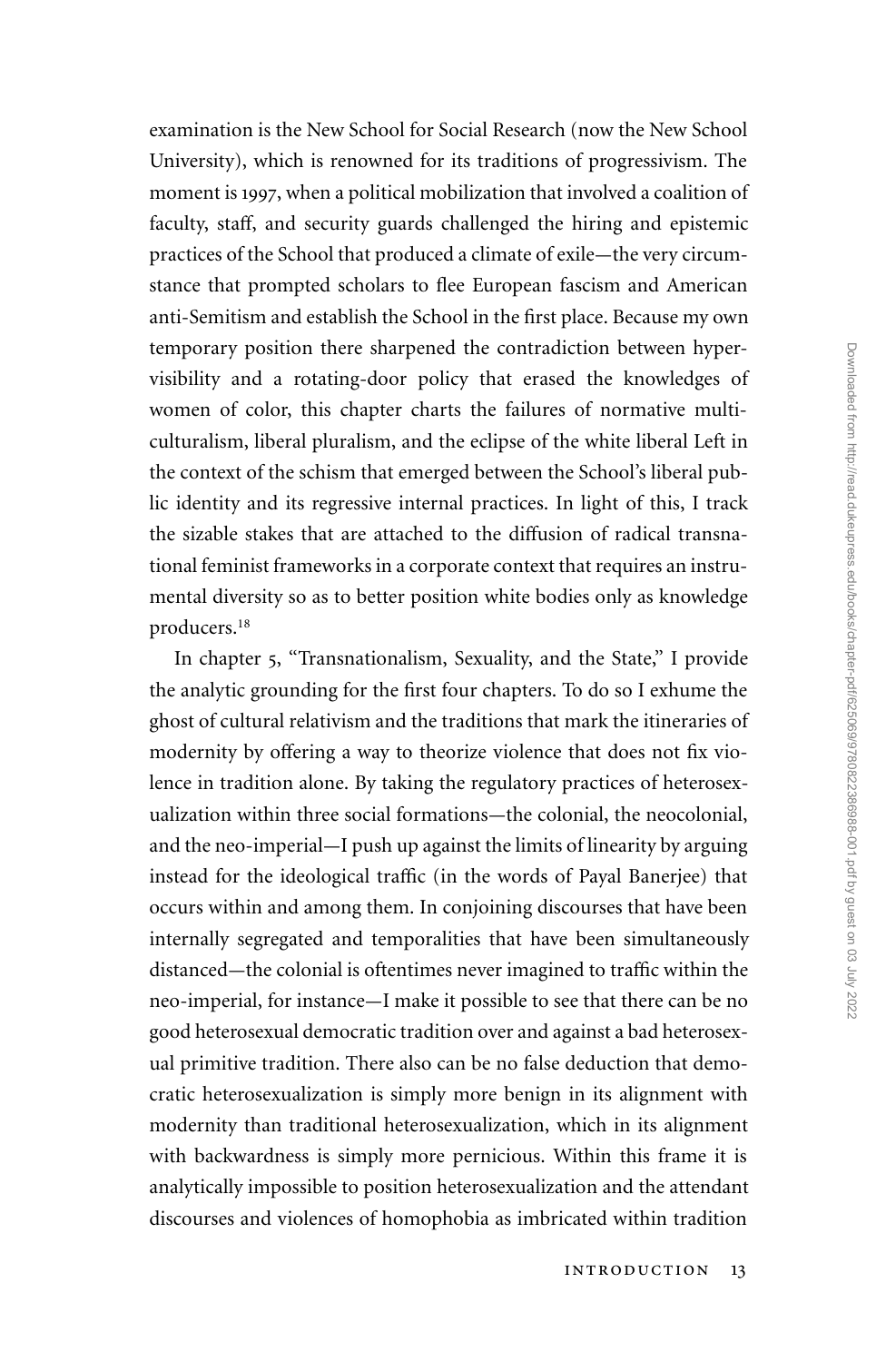only—in the presumably cordoned-off geographies of sexuality in the Caribbean. This chapter shows how they are simultaneously constitutive of the practices of modernity as well.

The third and final theme is charted in part 3, "Dangerous Memory: Secular Acts, Sacred Possession,'' where I position memory as antidote to alienation, separation, and the amnesia that domination produces. Chapter 6, ''Remembering *This Bridge,* Remembering Ourselves,'' which was first published in 2002 in *This Bridge We Call Home: Radical Visions for Transformation,* is an excavation of the costs of a collective forgetting so deep that we have even forgotten that we have forgotten. Twenty years after the initial publication of *This Bridge Called My Back,* this chapter returns to the moment of my first encounter with that book in order to weave a discontinuous thread to the present through the examination of several questions: Who are we now as women of color twenty years later? Have we lived differently? Loved differently? Where do we come to consciousness as women of color and live it, at this moment? Have we crossed into a new metaphysics of political struggle? Did *This Bridge* get us there? Did it coax us into the habit of listening to each other and learning each other's ways of seeing and being? Who are we now, twenty years later? Why do we need to remember?

In this chapter I focus on certain contentious relationships between African American and Caribbean women who share a similarly fractious history of racism, but whose differential forgetting of colonization and slavery has occasioned a contemporary politics of blame. I deal explicitly with heterogeneity within the seemingly homogeneous category of woman of color by seeking to determine what residency in adopted homes might teach us about the continuities between home and exile. In doing so I confront the challenge of using rememory to take account of the effects of suspicion and betrayal. There is a great deal of urgency in reimagining wholeness as a necessary part of a pedagogy of crossing, the very point of the book's final chapter.

Chapter 7, "Pedagogies of the Sacred," gets squarely at the question of transgenerational memory. There I engage memory not as a secular but rather as a Sacred dimension of self. I examine how sacred knowledge comes to be inscribed in the daily lives of women through an examination of work—spiritual work—which like crossing is never undertaken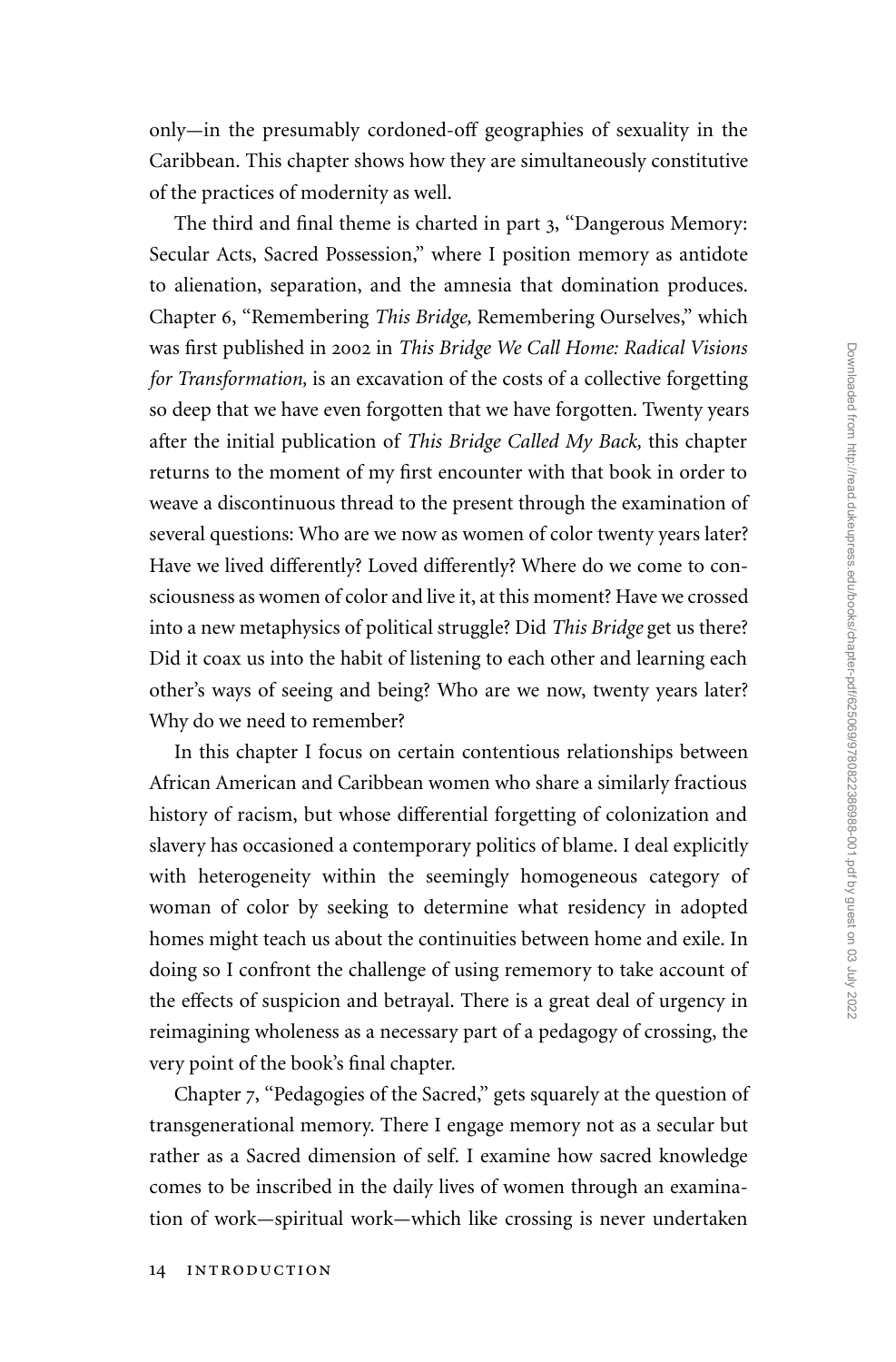once and for all. Spiritual work is different from the category of domestic labor or of cheapened migratory labor in the exploitative capitalist sense, although the spiritual workplace is usually constituted as home. Drawing on my own position of priest in two African-based spiritual communities of Vodou and Santería, of mixed gender and sexualities, I trace the ways in which knowledge comes to be embodied and made manifest through flesh, an embodiment of Spirit.

All of the elements with which feminism has been preoccupied including transnationalism, gender and sexuality, experience, history, memory, subjectivity, and justice—are contained within this metaphysic that uses Spirit knowing as the mechanism of making the world intelligible. But primarily because experience has been understood in purely secular terms, and because the secular has been divested of the Sacred and the spiritual divested of the political, this way of knowing is not generally believed to have the capacity to instruct feminism in the United States in any meaningful way, in spite of the work of feminist theologians and ethicists. It is a paradox that a feminism that has insisted on a politics of a historicized self has rendered that self so secularized, that it has paid very little attention to the ways in which spiritual labor and spiritual knowing is primarily a project of self-knowing and transformation that constantly invokes community simply because it requires it. In spite of the work of Gloria Anzaldúa, Cornel West, bell hooks, and the more recent work of Lata Mani, Leela Fernandes, and others, there is a tacit understanding that no self-respecting postmodernist would want to align herself (at least in public) with a category such as the spiritual, which appears so fixed, so unchanging, so redolent of tradition. Many, I suspect, have been forced into a spiritual closet. Ultimately, then, I argue that a transnational feminism needs these pedagogies of the Sacred not only because of the dangerous diffusion of religious fundamentalisms, and not only because structural transformations have thrown up religion as one of the primary sites of contestation, but more importantly because it remains the case that the majority of people in the world—that is, the majority of women in the world—cannot make sense of themselves without it. We would all need to engage the Sacred as an ever-changing yet permanent condition of the universe, and not as an embarrassingly unfortunate by-product of tradition in which women are disproportionately caught. Moreover,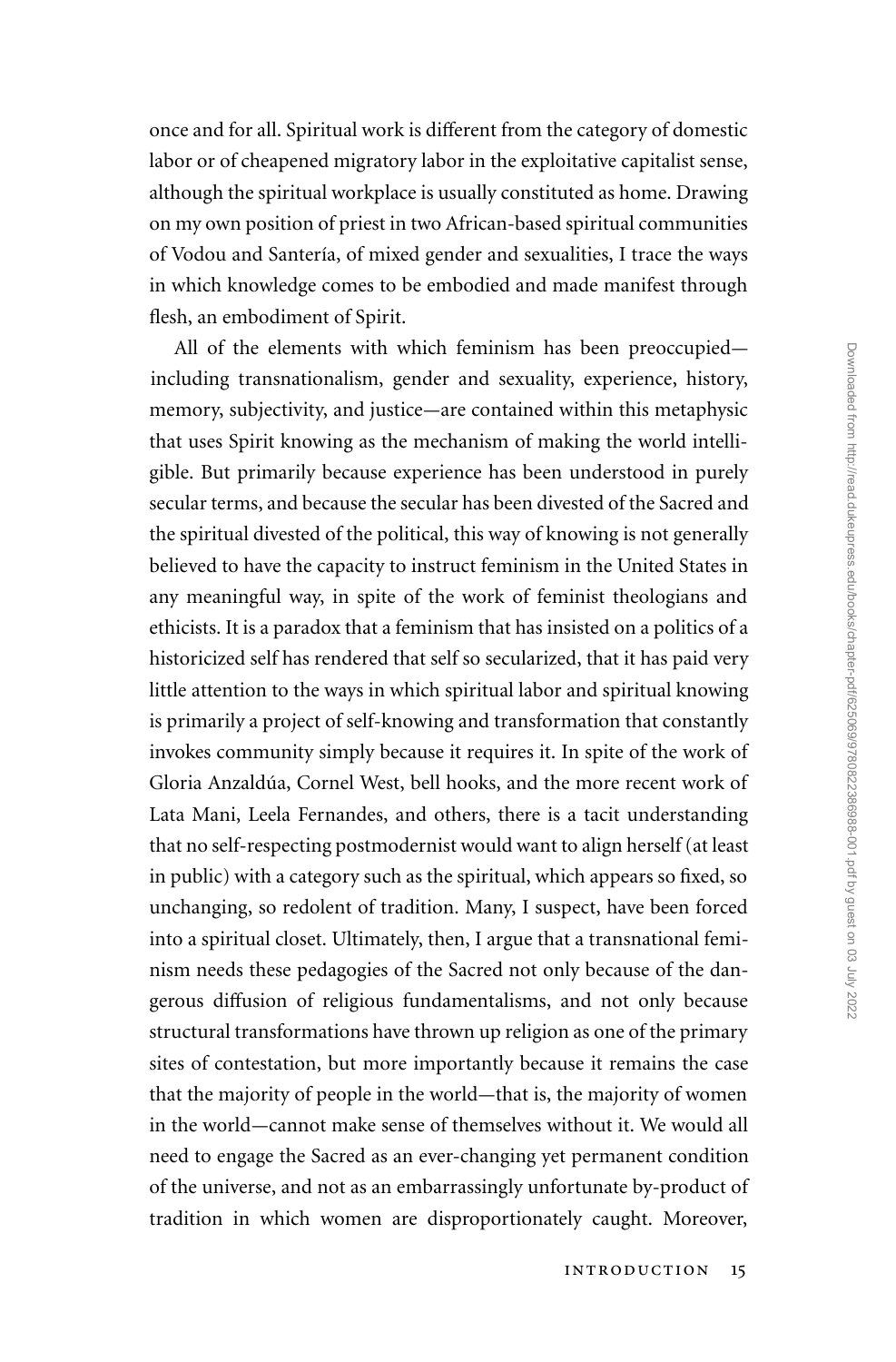many individuals would not have survived the crossing without it; many have been persecuted because of it. Pedagogies in this universe of the Sacred are ongoing.

## On Writing, Memory, and the Discipline of Freedom

Different voices inhabit this text. The ideological "I" (to use a term by Sandra Paquet)<sup>19</sup> that wrote "Erotic Autonomy" in 1997 is not the same "I" writing here in this introduction, nor the "I" that wrote "Pedagogies" of the Sacred.'' Rather, that ''I'' has shifted and transformed, so much so that different voices emerge. Audre Lorde would have us believe that this shift in voice is that of the poet bringing faint yet decipherable whispers of freedom, a conjunction of the aesthetic of creation, the beauty of the Sacred and the flight of imagination. Modulations in voice, therefore, are not solely speech—perhaps not about speech at all—but instead are about an opening that permits us to hear the muse, an indication of how memory works, how it comes to be animated. But whose memory, whose voice, and whose history?

In a fundamental sense *Pedagogies of Crossing* moves from the betrayal of secular citizenship and dispossession to sacred citizenship and possession, from alienation to belonging, from dismemberment to rememory. And it does so not in any discrete, noncontradictory, linear way, not in any way that suggests that there is no traffic between and among them, but rather as a way to indicate that possession can be a guided, conscious choice. Perhaps that muse emerges at the cusp of the vise between dispossession and possession, but she would have been refused entry had surrender and stripping not occurred. Had I not been stripped to the elementals and made to see that the experience of wartime, for instance, at the seat of empire (whose effects are starkly divergent even as immigrant from the external casualties of war), made its own cumbersome demands including provoking the fear of deportation from a site of neglect; had I not been thrown up against the underbelly of capitalism's insecurity in the absence of full-time employment; had I not been forced to enroll in the never-ending school where Spirit as teacher is determined to use a curriculum in which the syllabus is given at the end of each lesson and then, only partially so; and had I not been forced to enter fire to tap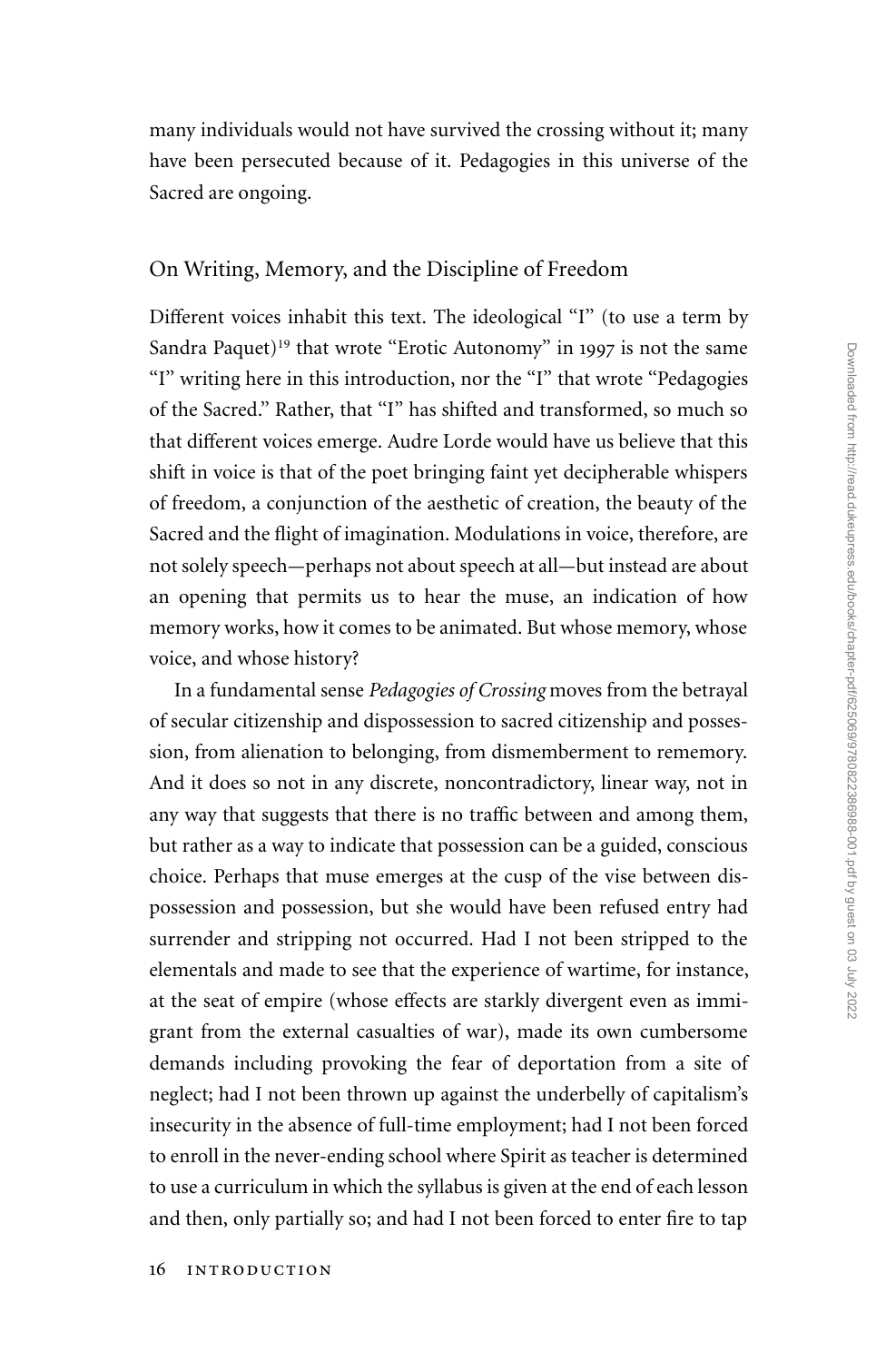the roots of its capacity to change the shape of things the muse would have been denied entry, turned back at the border of self-pity, cowardice, and the knowledge of corruptibility—the borders of the self—to inhabit another, more receptive land. I was neither author nor mediator of that stripping even as I was being required to own it, to possess it and be possessed by it, to wear it as an indispensable something that belonged to me, yet not only to me. Stripping is a methodology in the most literal, perhaps mundane, sense of constituting the practices through which we come to know what we believe we know. At stake is not only whether emotion is made to count in the knowledge process, but *how* it is made to count. I leave it to Kitsimba's narration in chapter 7 to fill in the details of that telling.

So what does possession mean after all at this time of empire in the United States? How would it be possible to annul the psychic legacy of an earlier contract that premised U.S. freedom and democracy in manifest destiny? To oppose freedom to violence is to sharpen the fault line where democracy butts up against empire. It begs also for new definitions of both freedom and democracy. What is democracy to mean when its association with the perils of empire has rendered it so thoroughly corrupt that it seems disingenuous and perilous even to deploy the term. Freedom is a similar hegemonic term, especially when associated with the imperial freedom to abrogate the self-determination of a people. How do we move from the boundaries of war to "the edge of each other's battles"?<sup>20</sup> How many enemies can we internalize and still expect to remain whole? And while dispossession and betrayal provide powerful grounds from which to stage political mobilizations, they are not sufficiently expansive to the task of becoming more fully human. I do not mean here the sort of partial, contingent humanism on which Enlightenment rationality rested, but rather one that dares to cultivate a moral imagination that encompasses the full, unromanticized dimensions of human experience. Some of us undertook that perilous journey of the Atlantic Crossing only to jump overboard to escape the intolerable. Others of us arrived at Ibo Landing in the Carolinas and intuited the conditions of our wouldbe capture, turned around and walked right back on the water. Still others of us have forgotten the call, choosing instead to be accountable to the imperatives of affirmative action, torn between the desire to build fleeting